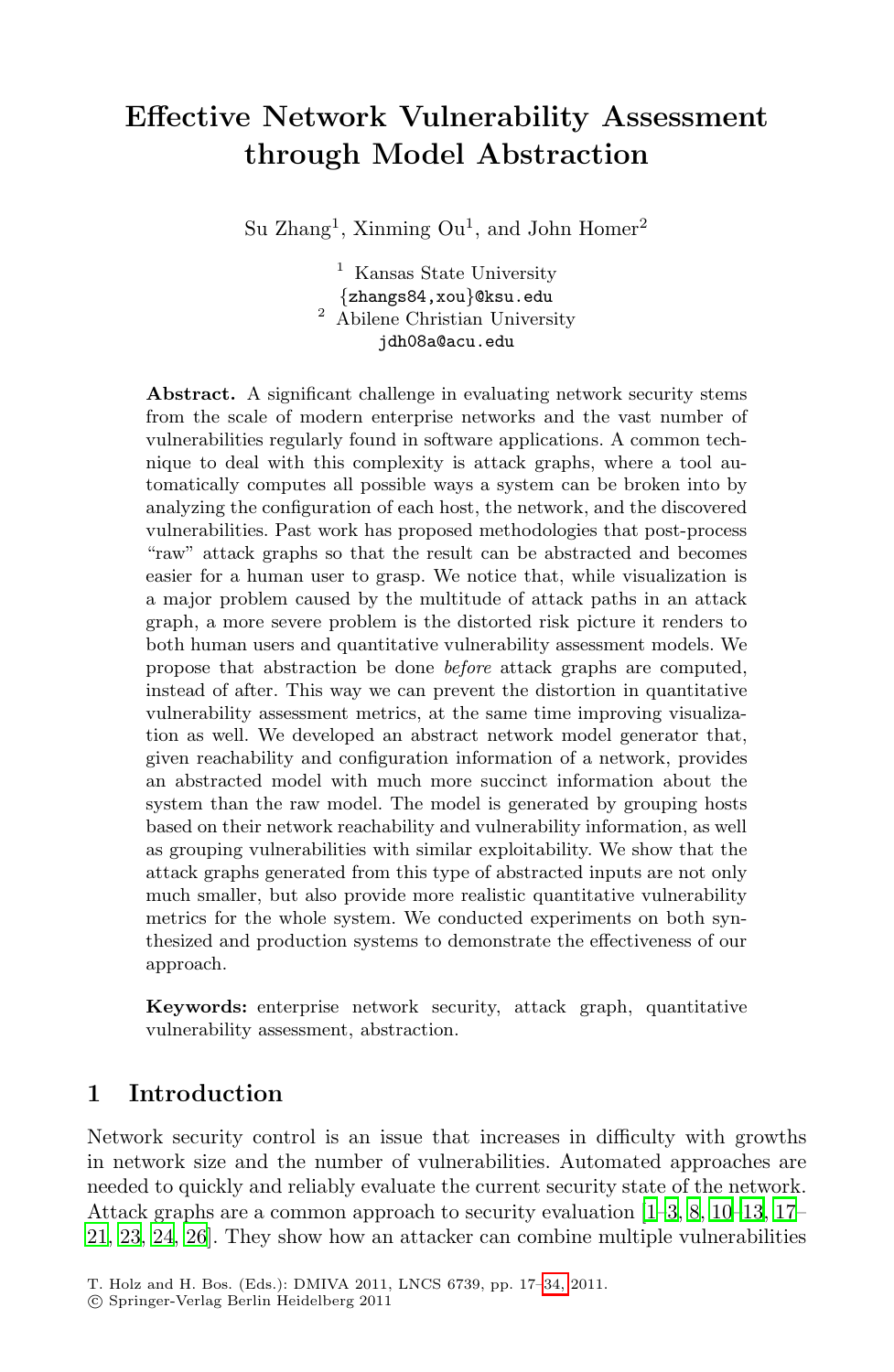in a system to launch multi-stage attacks to gain privileges in the system. Attack graphs are often used in conjunction with risk assessment tools to provide recommendations to system administrators on how to mitigate the discovered problems [4, 6, 9]. There are two main utilities of attack graphs: visualization and risk asse[ssm](#page-16-3)[ent](#page-16-4). A major obstacle in these utilities is the size and complexity of attack graphs from even moderate-size networks. The large number of attack paths towards the same target not only makes the graph too dense to read, but also distorts risk assessment results by ignoring the fact that many of the attack steps are similar and not independent.

Figure 1 shows a simple network. An attacker could launch attacks from the Internet against the web server, which then provides him a stepping stone to exploit the database server in the internal network. The lower part of the figure shows a MulVAL attack graph [18, 19] generated from this network model. The labels of the graph nodes are shown at the right-hand side. Diamond-shaped nodes represent privileges an attacker could gain in the system; circle nodes represent attack steps that achieve the privileges; rectangular nodes represent network configuration settings.

Figure 2 shows the topology and attack graph of a similar scenario, but with five identical servers in the DMZ zone. We can see that the attack graph gets very complicated. Human users, like a system administrator, may have difficulty tracing through the many identified attack paths. An abstracted view of the attack graph can highlight the real underlying issues in the network. We must [a](#page-17-0)lso consider whether the multitude of attack paths shown in this attack graph reflects a realistic risk picture. The dotted lines in the network topology illustrate a subset of the attack paths identified in the graph. There are five ways to attack the database serv[er](#page-15-3), [ut](#page-17-1)i[lizin](#page-17-2)g five different sources in the DMZ. However, the five servers in DMZ are identically configured. Thus if an attacker can exploit any one of them, he can exploit the others as well. In this case, having four more servers will not significantly increase the attacker's chance of success.

Prior research has proposed various techniques to address the visualization challenge [7, 15, 30]. However, we have not found substantial discussion in the literature addressing the distortion problem in risk assessment caused by the redundancy in attack graphs, especially in the context of quantitative security assessment. Traditional approaches [6, 27, 28] would assess all the attack paths to the attacker's target without taking the similarities of these paths into consideration. Consequently, the explosion in the attack-graph's size could yield high risk metrics, often misleading the system administrator's judgment. While one could post-process the graph and remove such redundancy, like in previous works [15, 30], we believe a better approach is to pre-process *the input* to attack-graph generation so that such redundancy is removed by abstracting the network model, instead of the attack graph. There are a number of benefits of abstracting the network model:

**–** From a human user's perspective, removing redundancy in the network description provides a better high-level view of both the system and the security vulnerabilities identified therein. The semantics of the abstract network model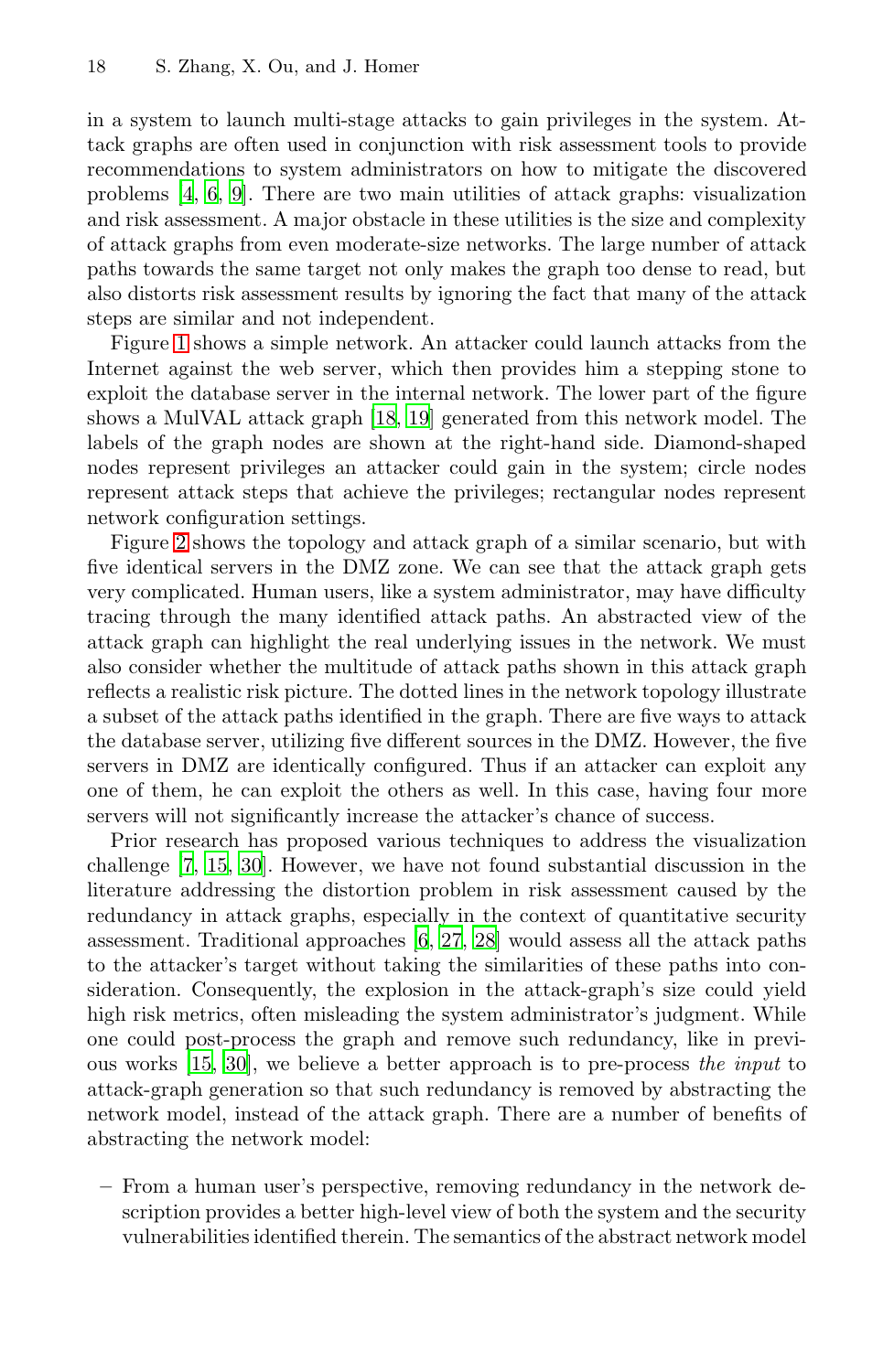



**Fig. 1.** Scenario of example one and its attack graph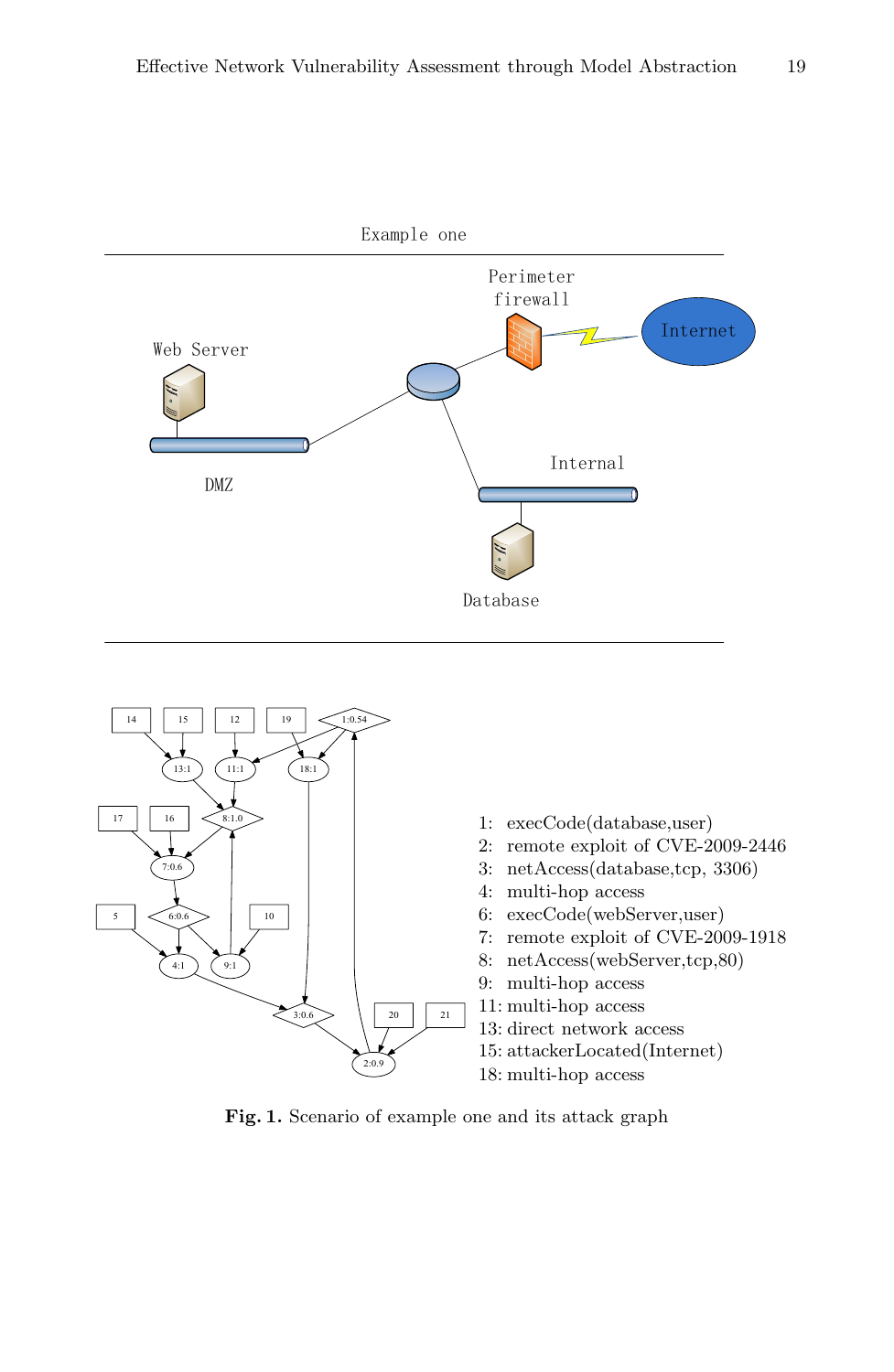



**Fig. 2.** Scenario of example two and its attack graph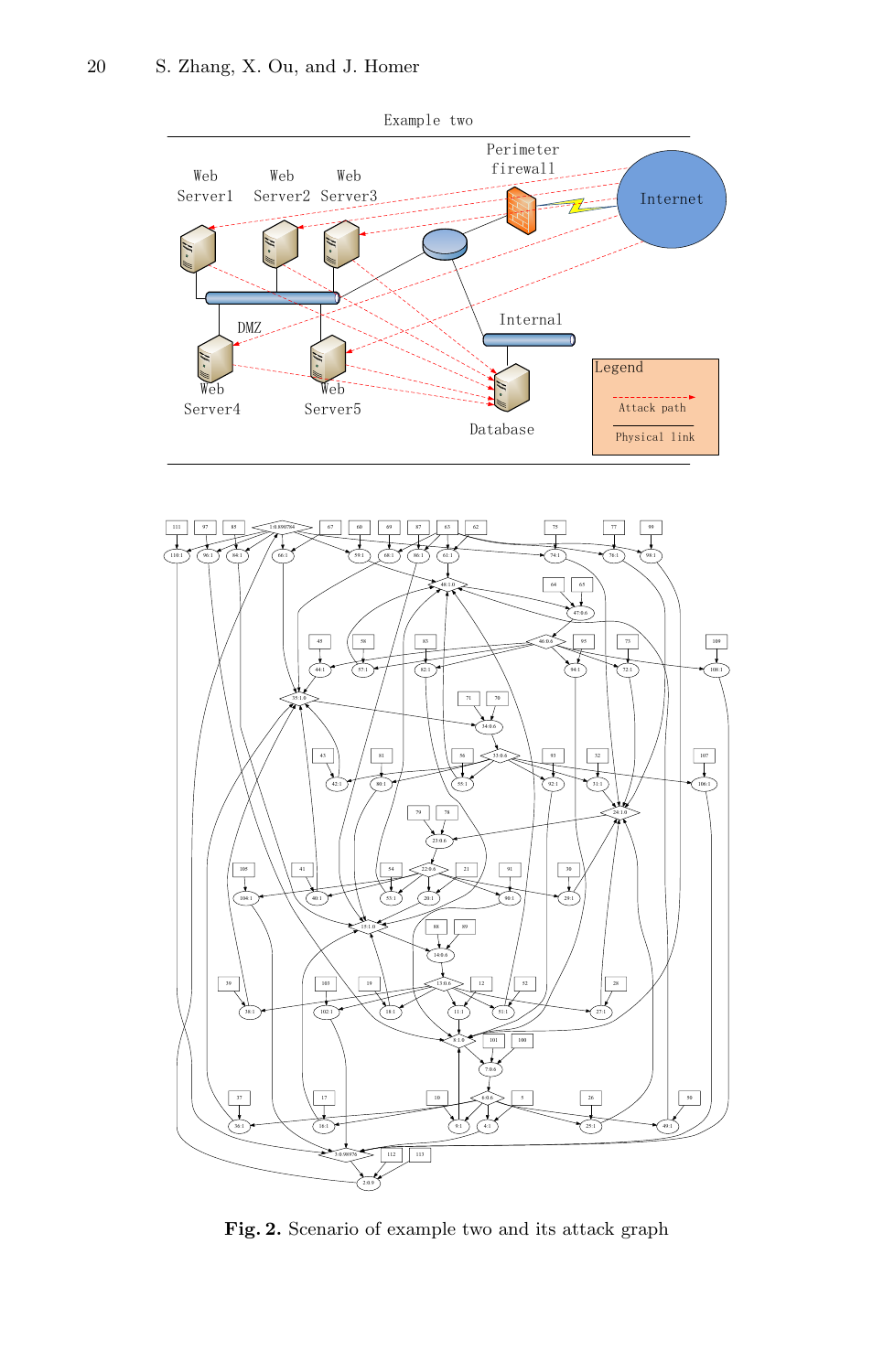matches better with how a human would manage a large network system, and as a result the output of the attack-graph analysis is natural to communicate to human users.

**–** After abstracting the network model, the distortion in quantitative security assessment results due to repetitive similar attack paths will be rectified.

We design algorithms to create abstract network models for large-scale enterprise networks, based on networ[k](#page-4-0) reachability and host configuration information. The algor[ith](#page-8-0)ms make reasonable assumptions about available input describing t[he](#page-12-0) network structure and host configur[at](#page-14-0)ion information. The abstracted models dramatically reduce the complexity of attack graphs, improving the visualization and also correcting skewed quantitative vulnerability assessment results. Moreover, by using the abstracted models, the quantitative vulnerability assessment process is hastened. We evaluate our methods on both synthesized and production systems, demonstrating the effectiveness of the approach.

<span id="page-4-0"></span>The rest of the paper is organized as follows. Section 2 discusses the abstraction criteria and algorithms. Section 3 describes experimental evaluation of the abstraction method. Section 4 discusses related work and section 5 concludes.

# **2 Network Model Abstraction**

#### **2.1 Abstraction Criteria**

**Similarity among hosts.** For large enterprise networks, it is not unusual to have thousands of machines in a subnet with same or similar reachability and configuration. If an attacker could compromise one of the machines, he is likely able to do the same for the others. This would result in a large number of similar attack paths in the attack graph. These attack paths should not be considered independent when assessing the system's security risk: if the attacker failed in compromising one of the hosts, he would probably fail on the others with the same properties (reachability and configuration) as well. Network reachability and host configuration determine to a large extent the exploitability of a host machine. For this reason, the machines with the same reachability and similar configurations can be grouped and treated as a single host.

**Similarity among vulnerabilities.** A single host may contain dozens or even hundreds of vulnerabilities, each of which may appear in a distinct attack path to further compromise the system. However, not all these paths provide unique valuable information since many vulnerabilities are similar in nature. They may belong to the same application, require the same pre-requisites to be exploited, and provide the same privilege to the attacker. From a human user's perspective, it is more important to know, at a higher level, that *some* vulnerability in the application could result in a security breach, rather than enumerating all the distinct but similar attack paths. Since vulnerabilities in the same application are often exploited by the same or similar mechanisms, if the attacker fails in exploiting one of them, it is reasonable to assume a low chance of successful attack by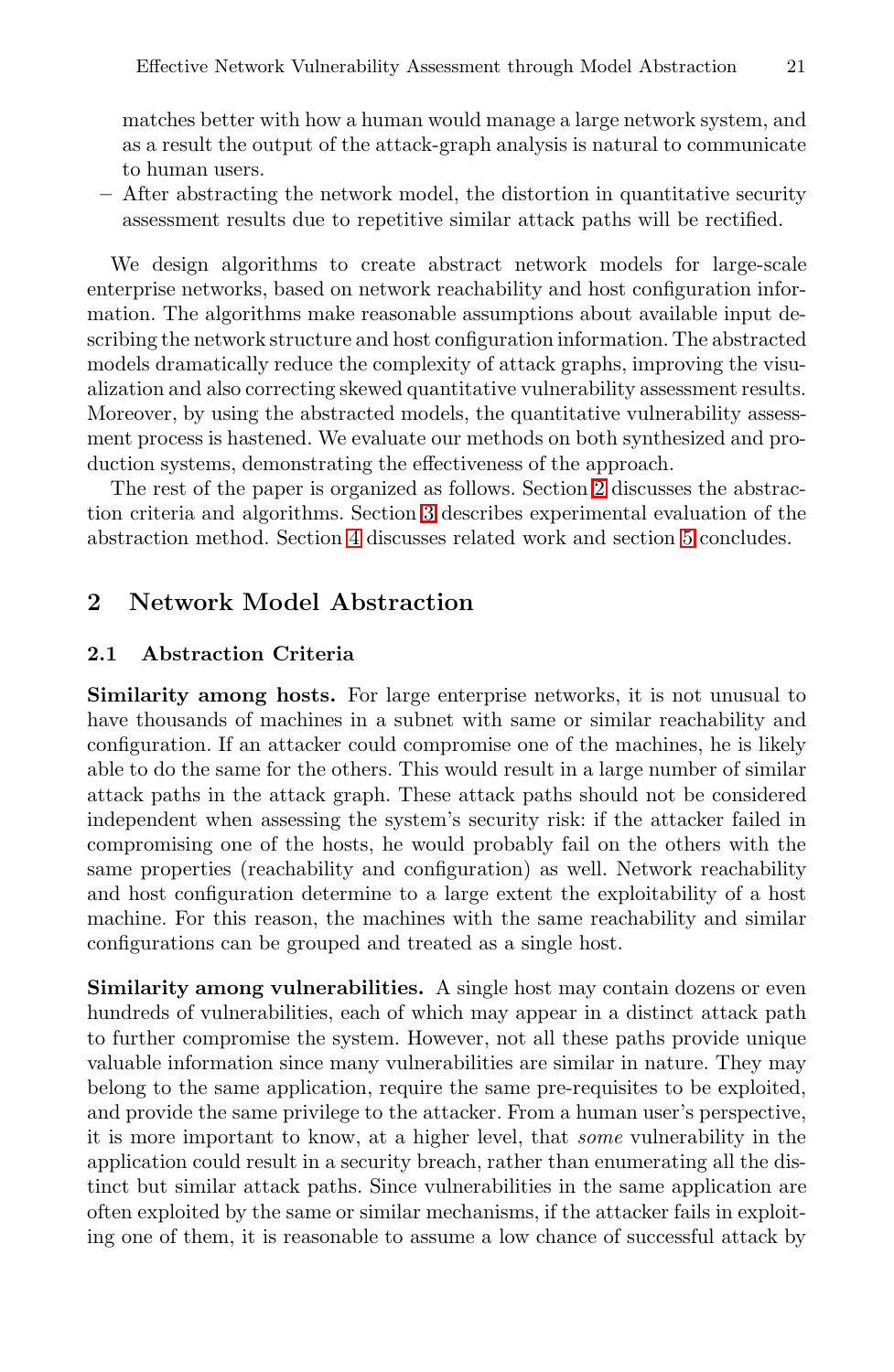similar exploits. For this reason, these vulnerabilities can be grouped together as a single vulnerability and an aggregate metric can be assigned as the indicator on the success likelihood of exploiting any one of them, instead of combining them as if each exploit can be carried out with an independent probability. For example, when a host has 10 vulnerabilities in Firefox, we can say with *X* likelihood an attacker can successfully exploit any one of them, where *X* is computed based on each vulnerability's CVSS score [14], taking into consideration the similarity among the 10 vulnerabilities. One simple approach would be to use the highest risk probability value as representative of the whole set.

## **2.2 Abstraction Steps**

Our network model abstraction process is carried out in three steps.

- 1. *Reachability-based grouping.* Hosts with the same network reachability (both to and from) are grouped together.
- 2. *Vulnerability grouping.* Vulnerabilities on each host are grouped based on their similarities.
- 3. *Configuration-based breakdown*. Hosts within each reachability group are further divided based on their configuration information, specifically the types of vulnerabilities they possess.

**Reachability-based grouping.** We group all the hosts based on their reachability information. We first give two definitions.

**Definition 1.** *reachTo(H) is a set of triples (host, protocol, port) where H can reach host throu[gh pr](#page-6-0)otoco[l at p](#page-6-1)ort. Similarly, reachFrom(H) is a set of triples (host, protocol, port) where host can reach H through protocol and port.*

**Definition 2.** Let  $H_1$  and  $H_2$  be two hosts. We say  $H_1 \equiv_r H_2$  if reach  $T_0(H_1)$  $=$  *reach* $To(H_2) \wedge$  *reachFrom* $(H_1) =$  *reachFrom* $(H_2)$ 

We put hosts into the same reachability group if they belong to the same equivalence class  $\equiv_r$ . Then all the hosts in the same reachability group can be abstracted as a single node. Figures  $3(a)$  and  $3(b)$  illustrate this idea, and Algorithm 1 explains the grouping process. The grouping is applied to all the machines in a subnet. We interpret a subnet as a collection of machines communication among which is unfiltered. We incrementally add reachability information into a set. If host H's reachability has been recorded, we find the existing group through a hash map and put H into the corresponding group. Otherwise we store the reachability information, create a new group label and map it to a singleton set with H in it. We do this for all the hosts in each subnet. The time complexity for this algorithm is  $O(n^2)$  where *n* is the number of hosts in the network. We need to go over all the hosts within the subnet and for each host we need linear time to identify its reachability information.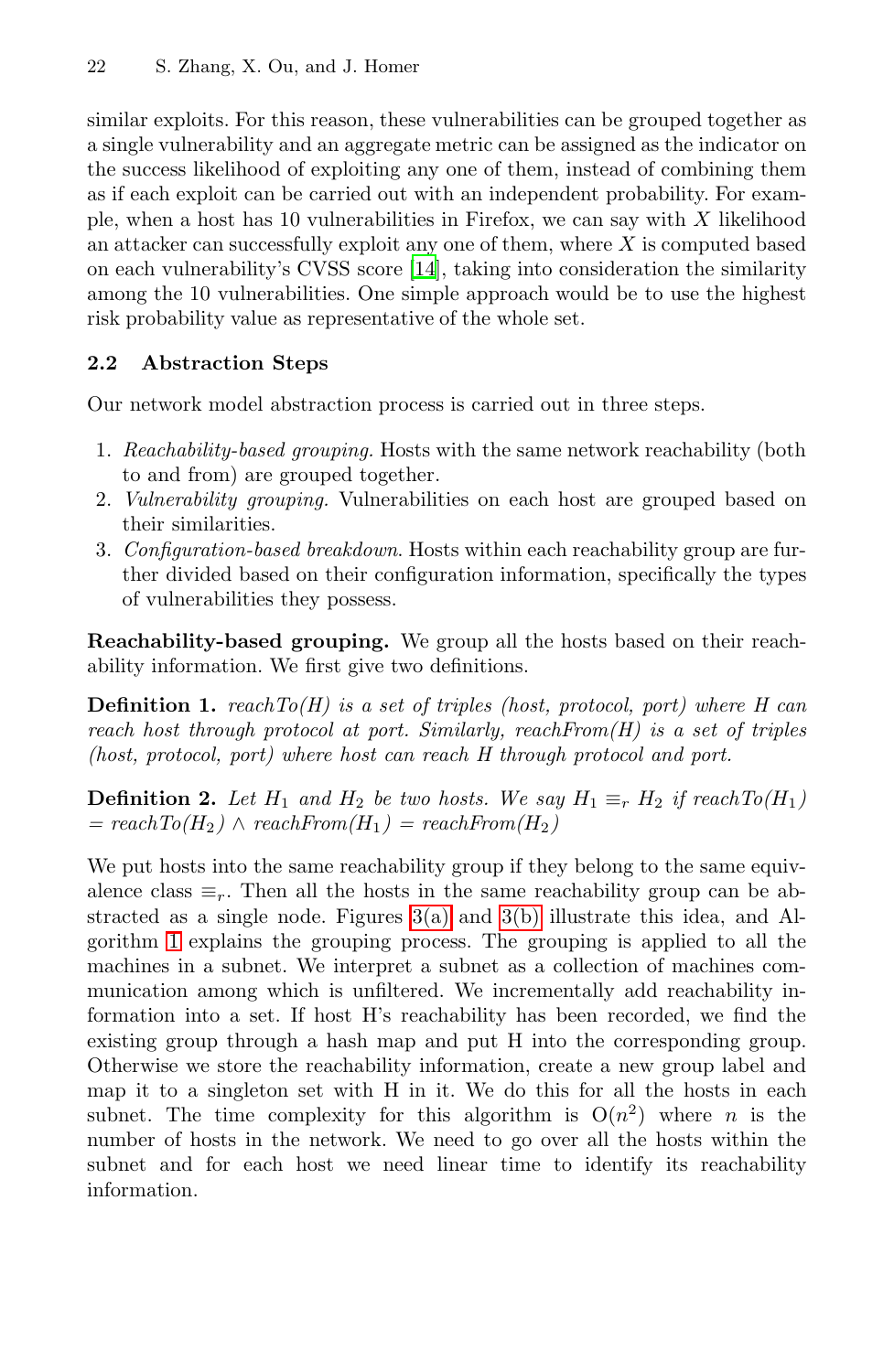<span id="page-6-0"></span>

(a) Before reachability-based grouping

<span id="page-6-1"></span>(b) After reachability-based grouping



### **Algorithm 1.** Pseudocode for reachability-based grouping

**Input:** A set of (reachTo(h), reachFrom(h)) for each host h in a subnet. **Output:** A hash map L, which maps a group label  $\alpha$  to a list of hosts having the same reachability (reachTo and reachFrom). Lr  $\leftarrow \{\}\$  {Lr is a set of triples  $(\alpha, \text{reachToSet}, \text{reachFromSet}).\}$ Queue  $Q \leftarrow$  all the hosts of the given subnet  $L \leftarrow \text{empty map } \{ \text{initialize the return value} \}$ **while** Q is not empty **do**  $n \leftarrow$  dequeue $(Q)$ **if** Lr contains  $(\alpha, \text{reachTo}(n), \text{reachFrom}(n))$  **then**  $L[\alpha] \leftarrow L[\alpha] \cup \{n\}$  {if the reachability of n is the same as some other host that has been processed, add *n* to its equivalent class.} **else** create a fresh  $\alpha$ Lr ← Lr  $\cup(\alpha$ , reachTo(n), reachFrom(n)) {Otherwise put its reachability information into Lr}  $L[\alpha] \leftarrow \{n\}$ **end if end while return** L

**Vulnerability grouping.** We group vulnerabilities on each machine based on the application they belong to. Typically vulnerabilities in one application will be of the same type (local, remote client or remote service). For example, vulnerabilities of Adobe Reader are remote client since they are always triggered when a user opens the application on a malicious input, possibly sent by a remote attacker. Security holes in IIS, on the other hand, most likely belong to remote service vulnerabilities. After grouping based on applications, we can provide the system administrator a clearer view of the system's vulnerabilities — instead of showing a long list of CVE ID's, we show the vulnerable applications that affect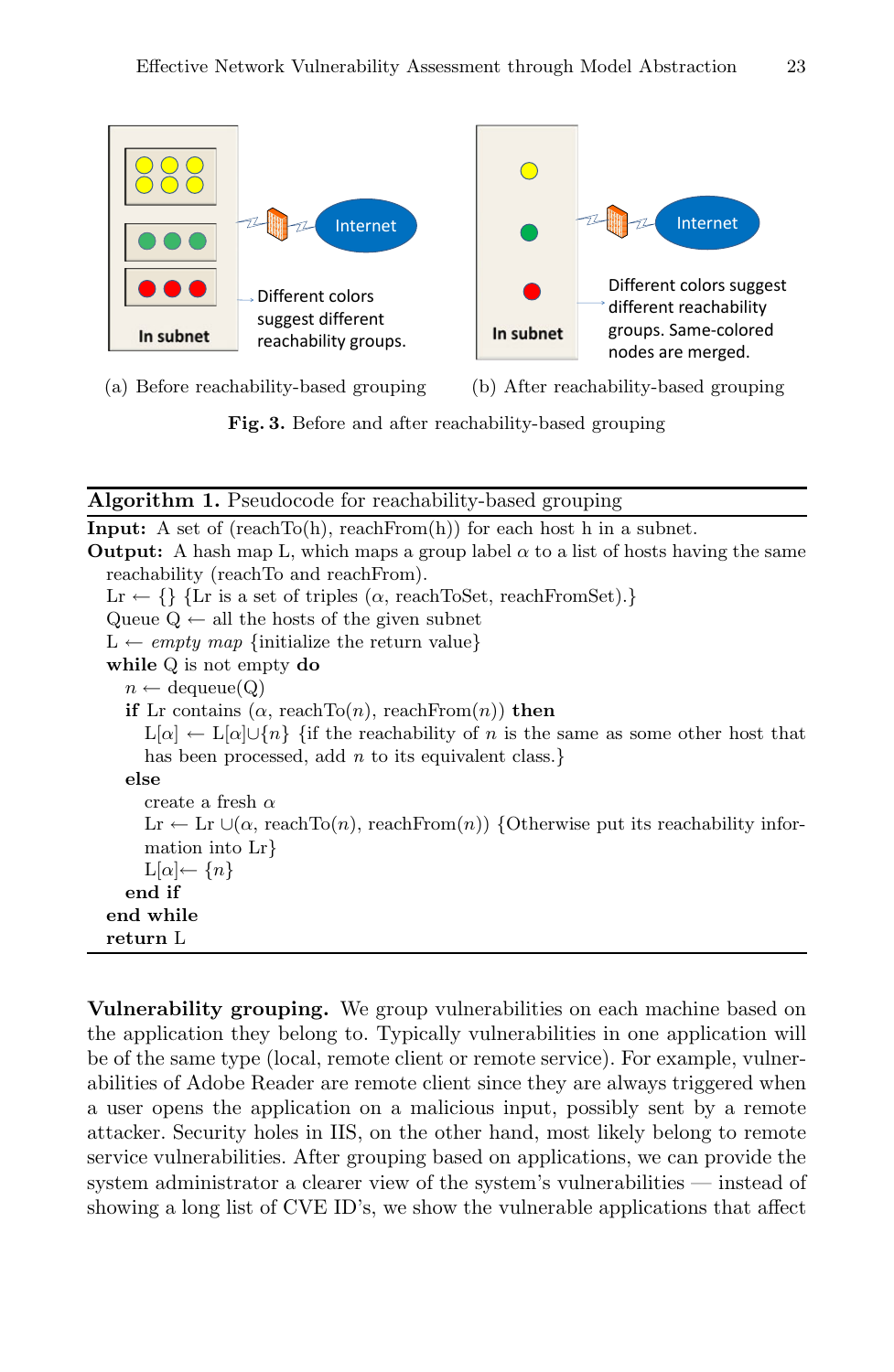#### 24 S. Zh[an](#page-7-0)g, X. Ou, and J. Homer

<span id="page-7-0"></span>the system's security. One issue that needs to be addressed is how to assign an aggregate vulnerability metric to the virtual vulnerability after grouping. Such vulnerability metrics, like CVSS scores, are important in quantitative assessment of a system's security. Intuitively, the more vulnerabilities in an application, the more exploitable the application is. But the degree of exploitability does not simply grow linearly since many of the vulnerabilities will be similar. Our current grouping algorithm (Algorithm 2) simply takes the highest value, but it will be straightforward to plug in a different aggregation method.

**Algorithm 2.** Pseudocode for vulnerability grouping

| <b>Input:</b> A set of ungrouped vulnerabilities on a machine $(S_u)$                       |
|---------------------------------------------------------------------------------------------|
| <b>Output:</b> A hash map L that maps an application to its vulnerability score             |
| $\text{Lr} \leftarrow \{\}\$ $\text{Lr}$ is a set of applications that have appeared so far |
| $L \leftarrow \text{empty hash map}$                                                        |
| while $S_u \neq \{\}$ do                                                                    |
| take v from $S_u$                                                                           |
| if Lr contains $(v.\text{application})$ then                                                |
| <b>if</b> $L[v.append] < v$ score then                                                      |
| $L[v.appendication] = v.score$                                                              |
| end if                                                                                      |
| else                                                                                        |
| $L[v.append] = v$ .score                                                                    |
| Lr.add(v.appendization)                                                                     |
| end if                                                                                      |
| end while                                                                                   |
| return L                                                                                    |

**Configuration-based breakdown.** For hosts in the same reachability group, their configurations could be different from one another. Thus, if an attacker is able to exploit one host within the group, it does not mean he could compromise the others as well. This means grouping based on reachability alone is too coarse. In order to reflect differences in attackability, we need to "break down" the merged node based on configuration settings. In our current implementation, we have only included software vulnerability as the configuration information. When deployed on production systems, one can rely upon package management systems to decide whether two hosts have the same or similar software set up. Algorithm 3 shows the process of configuration-based grouping. The algorithm iterates over all the hosts in a reachability group and records its configuration information. If a host's configuration matches one previously recorded, meaning some other hosts have the same types of vulnerabilities, this host will not be recorded in the set. At the end of the algorithm, the returned set only contains one representative host for each group of hosts with the same reachability and configuration. The complexity of the algorithm is linear in the number of hosts.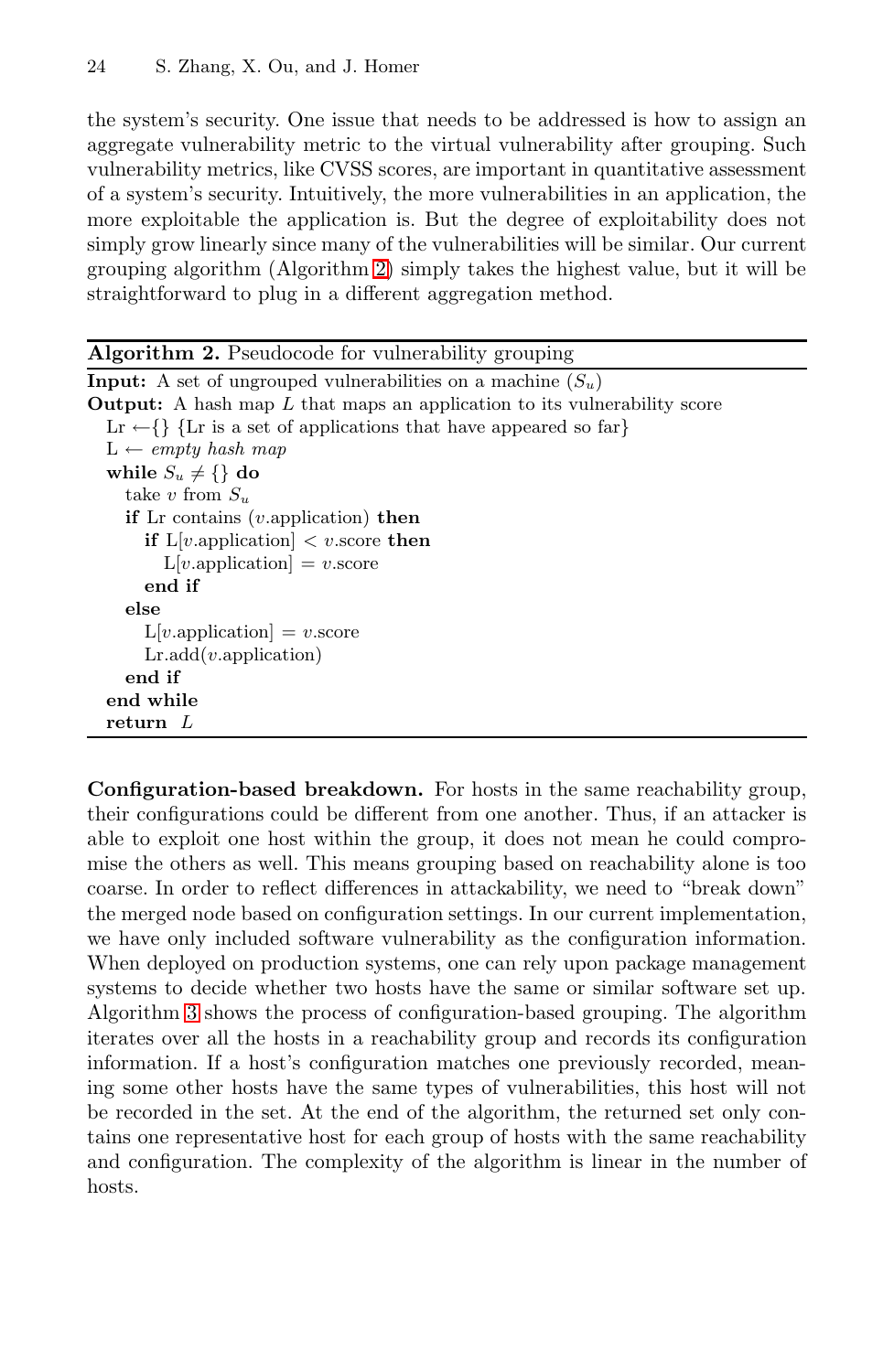## **Algorithm 3.** Pseudocode for configuration-based break down

**Input:** A list L, each element of which is a set of machines belonging to the same reachability group, and with the vulnerabilities grouped. **Output:** Further-refined group  $S_c$  based on vulnerability information. Each element in  $S_c$  is a representative for a group of hosts with the same reachability and configuration. **while** L≠{} do remove h from L Lr  $\leftarrow$  *empty map*; {Lr is a set of pairs (hostname, configuration). It is used to store the distinct configurations that have appeared so far.} **if** Lr contains ( , h.configuration) **then** continue {if its configuration has appeared before, skip} **else** Lr.add((h, h.configuration)) {if its configuration has not appeared before, record

<span id="page-8-0"></span>it} **end if end while**  $S_c = \begin{pmatrix} \end{pmatrix}$ (*h,* )∈*Lr* h {collect all representati[ve](#page-15-3) [hos](#page-17-1)ts in Lr and put them into  $S_c$ } **return** S *<sup>c</sup>*

## **3 Experimentat[io](#page-16-3)[n R](#page-16-4)esult**

To evaluate the effect of model abstraction on quantitativ[e](#page-15-3) [s](#page-15-3)ecurity assessment of computer networks, we apply probabilistic metric models [6, 27] on the generated attack graphs. In such metric models, each attack step [is](#page-9-0) associated with a (conditional) probability indicating the success likelihood of the exploit when its pre-conditions (predecessor nodes) are all satisfied. The model then computes the absolute probability that a privilege can be obtained by an attacker based on the graph structure. We use MulVAL [18, 19] attack-graph generator in the evaluation. Our security metric implementation follows Homer's algorithm [6].

We created one scenario to illustrate the visualization effect and rectification on the distortion in metric calculation generated by the l[ar](#page-10-0)ge number of similar attack paths. The topology information of the example is shown in Fig. 5. There are three subnets: Internal Servers, DMZ, and Normal Users. Each subnet has ten machines, evenly divided into two different types of configuration (one is Linux and the other Windows). Machines with different shapes represent different configurations. Machines in the same group have the same configuration and reachability. There are two types of vulnerabilities on each host, and the types of vulnerabilities could be either local, remote server or remote client. The reachability relations among those host groups can be found in Table 1. The table does not include reachability within a subnet, which is unfiltered. If a group does not have any inter-subnet reachability, it will not show up in the table.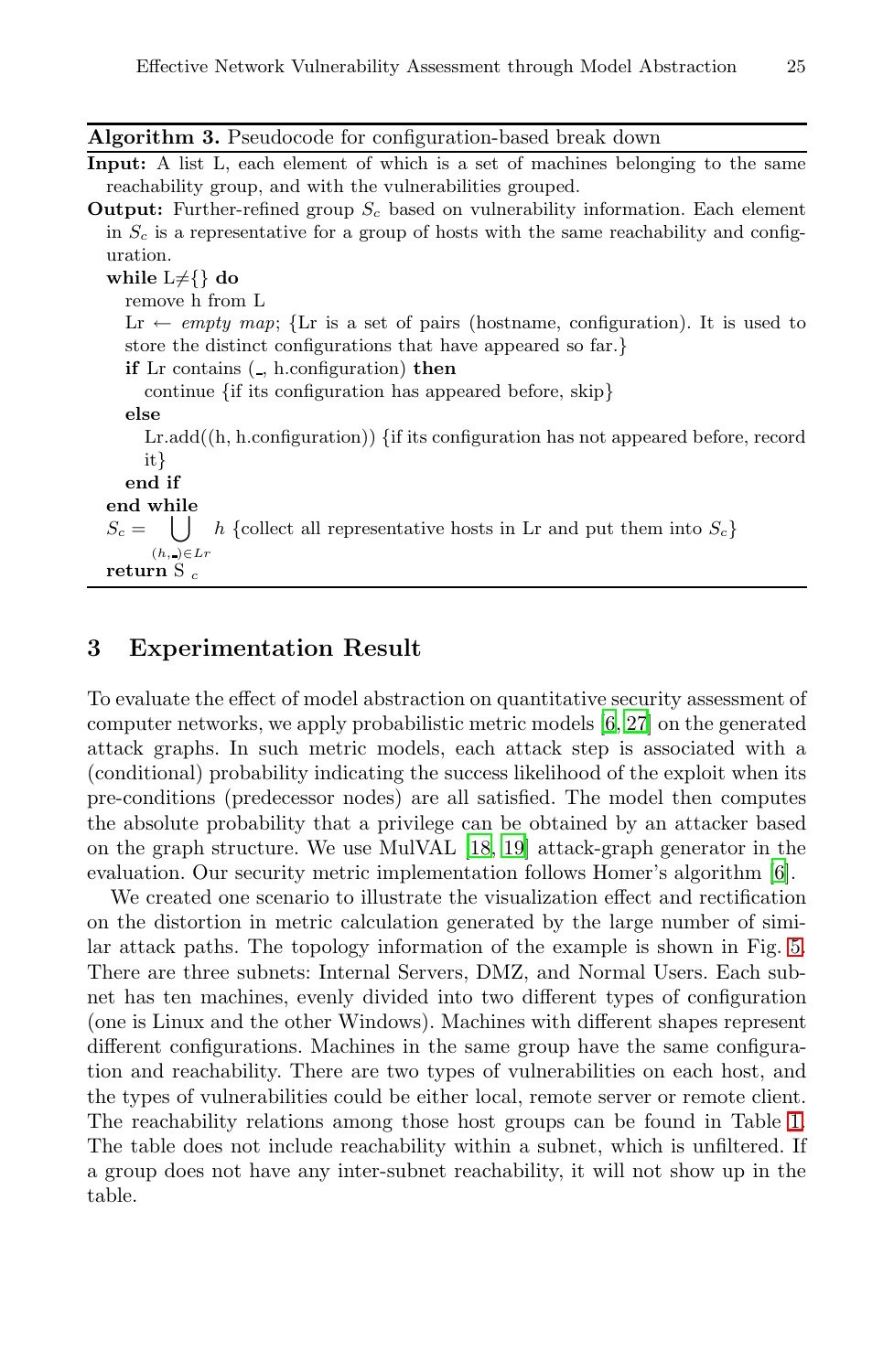

**Fig. 4.** After configuration-based breakdown



<span id="page-9-0"></span>**Fig. 5.** Network topology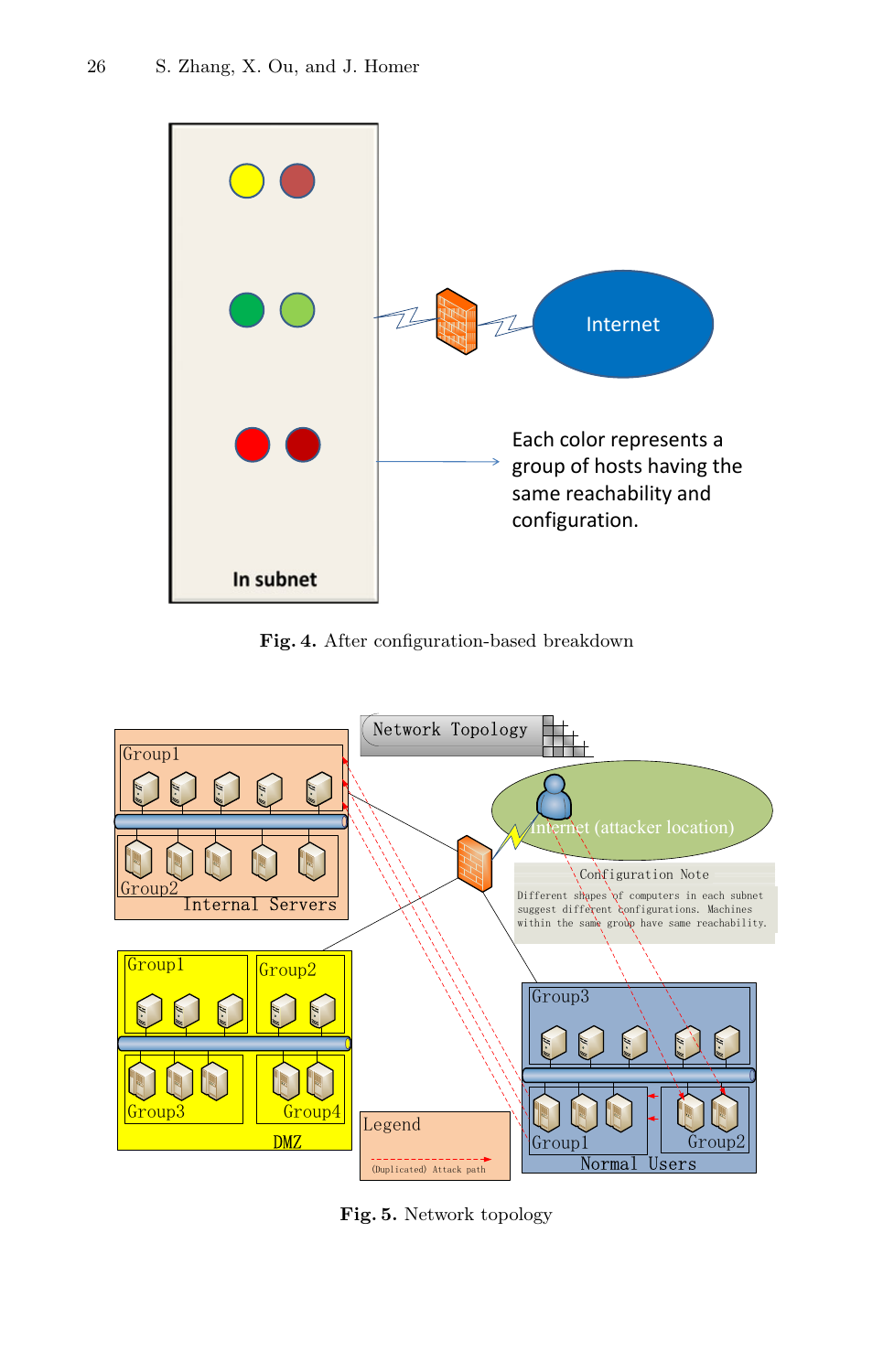<span id="page-10-0"></span>

| source       |                | destination           |       | protocol port |        |
|--------------|----------------|-----------------------|-------|---------------|--------|
| subnet group |                | subnet                | group |               |        |
| Internet     |                | DMZ                   | 1     | tcp           | 80     |
| DMZ          |                | Internet              |       | $_{\rm{tcp}}$ | 25     |
| Internet     |                | DMZ                   | 4     | $_{\rm{tcp}}$ | 80     |
| DMZ          | 4              | Internal <sup>2</sup> |       | tcp           | 1433   |
| User         | $\overline{2}$ | Internet              |       | tcp           | 80     |
| User         | 3              | Internet              |       | $\ast$        | $\ast$ |
| Internet     |                | User                  | 2     | tcp           | 80     |
| User         | 1              | Internet              |       | $^\ast$       | $\ast$ |
| User         | 1              | Internal <sup>1</sup> |       | nfs           |        |
| User         |                | Internall1            |       | Tcp           | 3306   |

**Table 1. Reachability Table**

### **3.1 Attack Graph Generation**

We created the input for MulVAL based on the configuration of the network, and we ran our abstraction model generator to generate an abstracted input. We ran MulVAL with both original and abstracted input and obtained two different attack graphs, shown in Figures  $6(a)$  and  $6(b)$ . The size of the attack graph was reduced significantly after abstraction (281 arcs and 217 vertices, to 55 arcs and 47 vertices). We verified that all the "representative" attack paths leading to the attacker [go](#page-9-0)al are retained in the abstracted model.

## **3.2 Quantitative Security Metrics**

We compared the quantitative metrics results obtained from the original input and the abstracted input. There is a significant difference between the risk metrics on the original network (0.802) and the abstracted one (0.486) for a three-hop attack which is the deepest chain in this experiment (illustrated in the red dotted lines in Fig. 5). This attack chain includes three sets of attack steps: 1) from Internet to Group2 in the "Normal Users" subnet, via client-side vulnerabilities; 2) from Group2 to Group 1 in the "Normal Users" subnet, via service vulnerabilities; 3) from Group1 in the "Normal Users" subnet to Group1 in the "Internal Servers" subnet, via service vulnerabilities. Each group here refers to a set of hosts with the same reachability and configuration (vulnerabilities). Usually there are multiple attack paths between two groups since there are multiple hosts within each group and they have similar configurations; thus the multiple attack paths have similar natures. From a pure probabilistic semantics, the more paths between two groups, the higher success likelihood the attacker will gain in moving on these paths. However, these paths are not independent and failure on one of them would likely indicate failures on the other; therefore the higher risk metrics are not justified. Moreover, the hosts in the two groups are equivalent in terms of the network access they provide the attackers. Due to the above reasons, the attack paths should be merged into one, before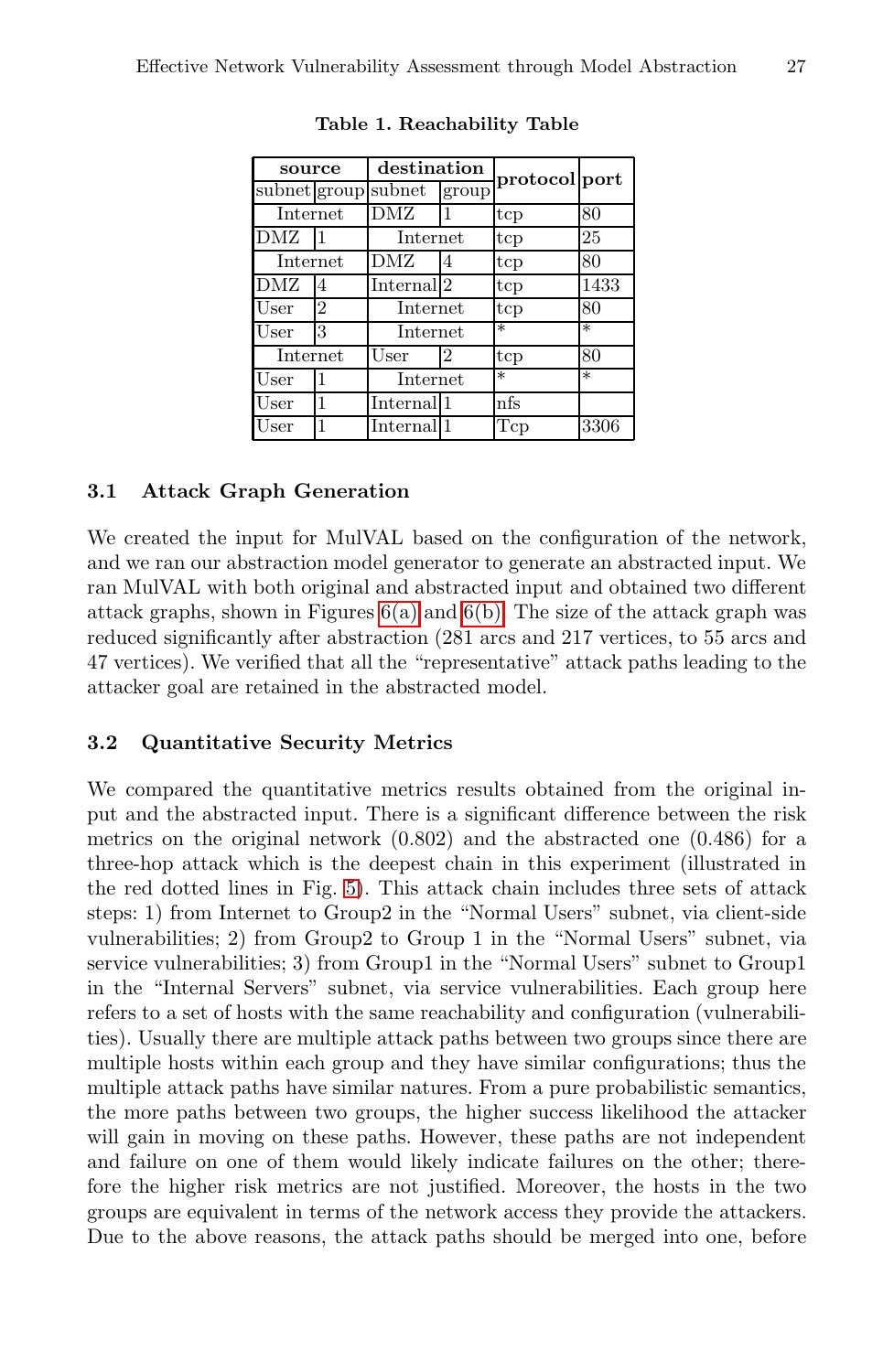

(a) Attack graph of the original model (281 arcs and 217 vertices)

<span id="page-11-0"></span>

(b) Attack graph of the abstracted model (55 arcs and 47 vertices)

**Fig. 6.** Comparison of attack graphs from original and abstracted models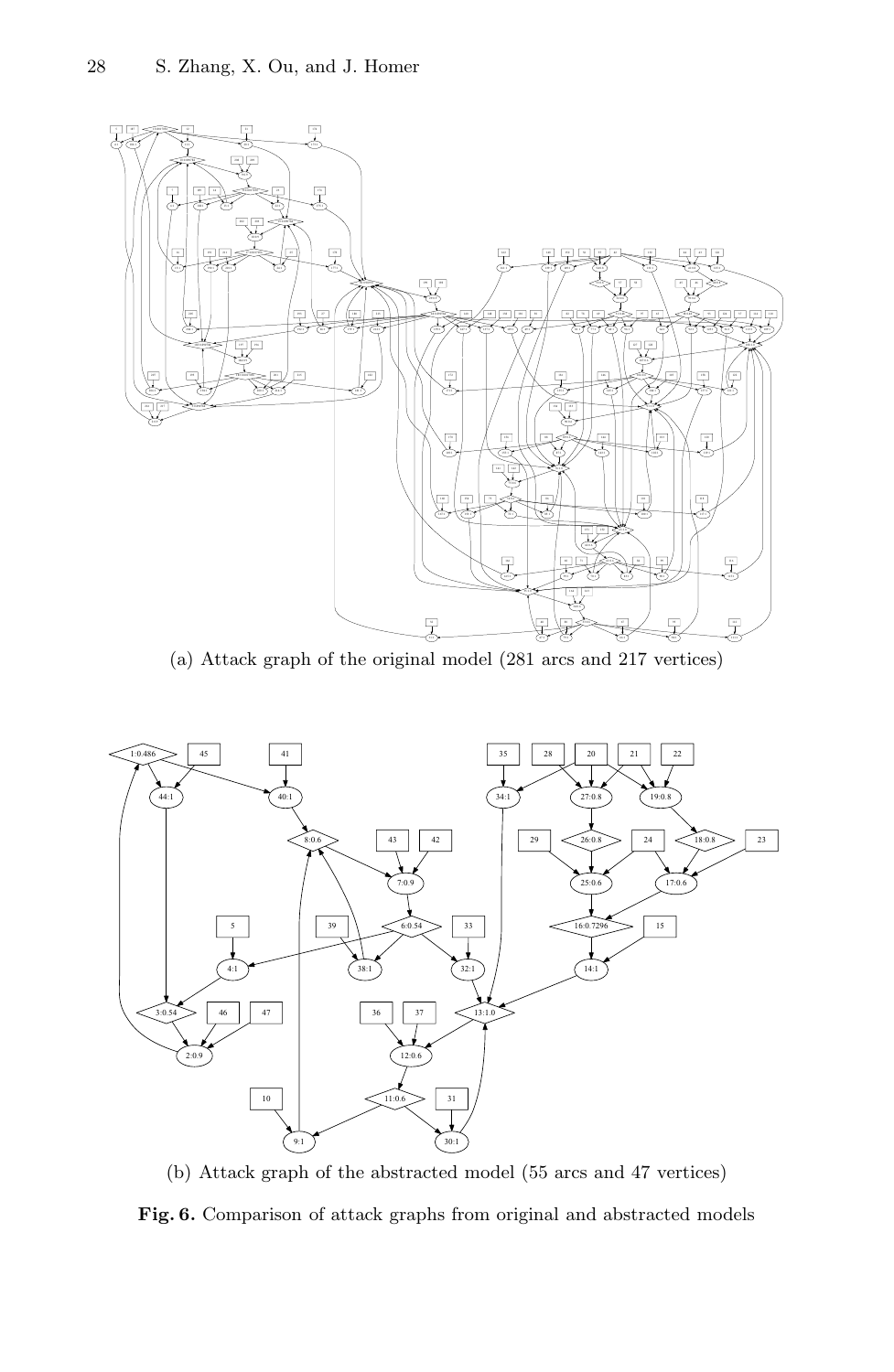quantitative risk assessment. By removing redundancy in the attack graphs through model abstraction, we avoid distortion in the risk assessment result.

To demonstrate the effect of vulnerability grouping on the quantitative security assessment result, we used the network topology shown in Fig. 1, assuming there are five client-side vulnerabilities (from the same application) on the web server and the remote service vulnerability has been patched. We then computed the likelihood that the web server could be compromised through any of the client-side vulnerabilities, assuming the client program may occasionally be used on the server. The nature of client-side vulnerabilities from the same application are similar from both attacker and the victim's perspective, because the victim would open the same application to trigger the exploits, and due to the similar functiona[lities](#page-13-0) (and ther[efore](#page-13-1) program components) of the same application, the security holes are also similar. If an attacker knows the structure of the application very well, he should be able to utilize the vulnerability easily; if he does not understand the mechanism of the software, he probably will not be able to utilize any of the security holes with ease. Therefore viewing the same type (client-side or service) of security holes on an application as one is more realistic than treating them independently. We compared the results before and after grouping vulnerabilities. It is obvious that the complexity of the attack graph is reduced significantly from Figure  $7(a)$  to Figure  $7(b)$ . More importantly, the quantitative metrics indicating [t](#page-15-0)[he](#page-15-4) [li](#page-15-2)[keli](#page-16-1)[hoo](#page-16-2)[d th](#page-16-6)[at](#page-16-7) [the](#page-16-8) [ser](#page-16-9)ver can be compromised through one of the client-side vulnerabilities drops from 0.71 to 0.45. This is a more realistic assessment, since the five client-side vulnerabilities are similar and should not significantly increase the attacker's success likelihood.

## <span id="page-12-0"></span>**4 Related Work**

Attack graphs have been developed for the purpose of automatically identifying multi-stage attack paths in an enterprise network [1–4, 8–13, 17–21, 23, 24, 26]. It has been observed that attack graphs are often too large to be easily understood by human observers, such as system administrators. In order to reduce the complexity of attack graphs to make them more accessible to use by system administrators, various approaches have been proposed to improve the visualization through abstraction, data reduction, and user interaction [7, 12, 13, 15, 30]. However, not much work has been done to study the effect of attack graph complexity on quantitative security assessment approaches based on attack graphs. Our study found that complexity caused by repetitive information commonly found in attack graphs not only increases the difficulty for the system administrator in digesting the information provided by the graph, but also distorts the risk picture by unrealistically casting the attack success likelihood for some privileges under probability-based security assessment. We show that such distortion can be avoided by abstracting the input to the attack-graph generator, *i.e.*, the network model, so that such redundancy is removed a priori. By performing abstraction directly on the network model, the attack graph result can also be rendered on a higher level of system description which is easier to grasp by a human user.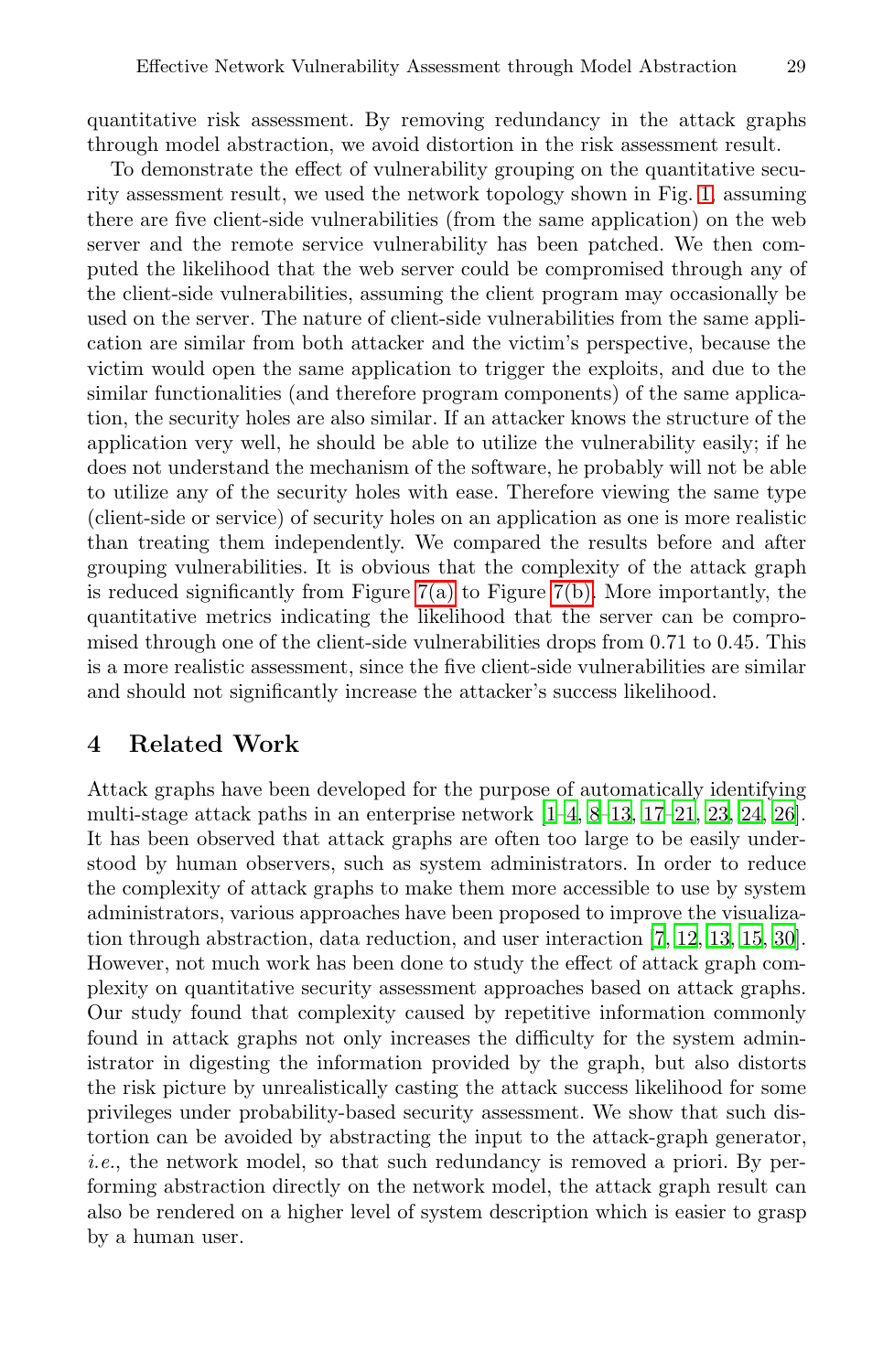<span id="page-13-0"></span>

(a) Attack graph of a single machine before vulnerability grouping

<span id="page-13-1"></span>

(b) Attack graph of a single machine after vulnerability grouping **Fig. 7.** Effect of vulnerability grouping on a single host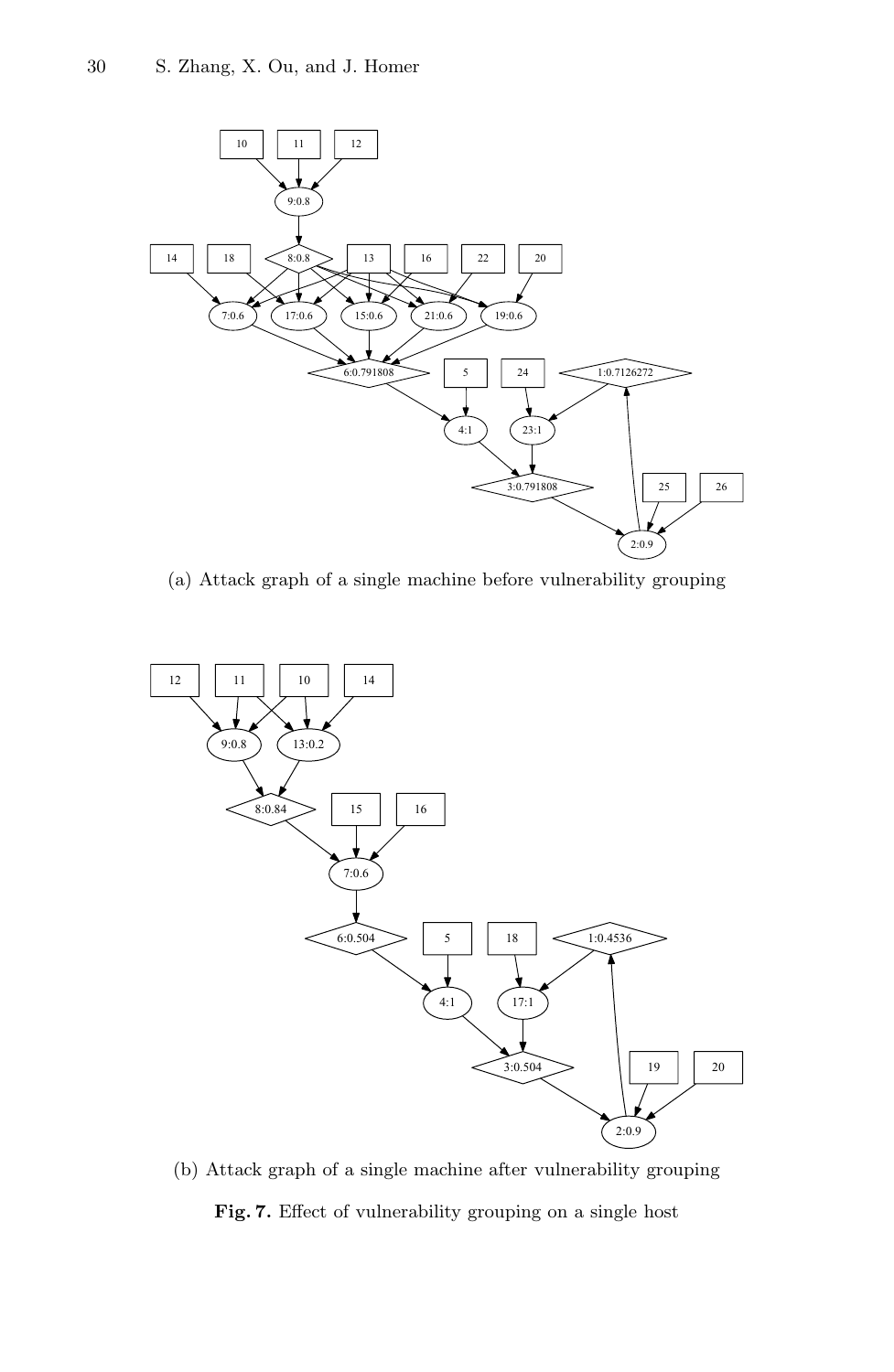Quantitative security assessment methods based on attack graphs have been proposed to indicate the severity levels of various vulnerabilities [5, 6, 16, 22, 25, 27–29]. Such methods typically utilize the dependency relations represented in an attack graph to aggregate individual vulnerability metrics to reflect their cumulative effects on an enterprise network. However, not all dependency relations are explicitly presented in an attack graph, particularly the similarities among large numbers of attack paths leading to the same privilege. Not accounting for the existence of this dependency on a large scale will significantly skew the analysis results. One method of dealing with such hidden dependency is to introduce additional nodes and arcs in the graph to model them, but this will make the visualization problem even more severe. We proposed a method based on model abstraction to remove the redundancy, and thus the hidden dependency resulted from it, so that it is no longer a problem for realistic risk assessment.

<span id="page-14-0"></span>The size of enterprise networks could make vulnerability scanning prohibitively expensive [31]. Our abstraction technique provides a possible angle to address this problem. Prioritization can be applied based on the abstract model for identifying scanning which host can potentially provide critical information on the system's security. For example, if a host in the same abstract group has already been scanned, scanning one more host in the group may not provide the most useful information about the system's security vulnerabilities.

# **5 Conclusion and Future Work**

We have presented an abstraction technique to aid in network security assessment based on attack graphs. We show that the large amount of repetitive information commonly found in attack graphs not only makes it hard to digest the security problems, but also distorts the risk picture by disproportionately amplifying the attack likelihood against privileges that have a large number of similar attack paths leading to them. We proposed an approach to abstract the network model so that such repetitive information is removed before an attack graph is generated. The abstraction happens at both the network and the host level, so that machines that have the same reachability relation and similar configurations with respect to vulnerability types are grouped together and represented as a single node in the abstracted model. Our experiments show that such abstraction not only effectively reduces the size and complexity of the attack graphs, but also makes the quantitative security assessment results more conforming to reality. This shows that appropriate abstraction on the input is a useful technique for attack graph-based analysis.

The abstraction techniques we have proposed are mostly suitable for risk assessment on the macroscopic level of an enterprise network. Abstraction unavoidably loses information and in reality no two hosts are completely identical. The abstracted network model can help in identifying security risks caused by the overall design and structure of the network, but may lose subtle security breaches that may occur due to, *e.g.* misconfiguration of a single host that is mistakenly deemed identical to a group of other hosts since the details of the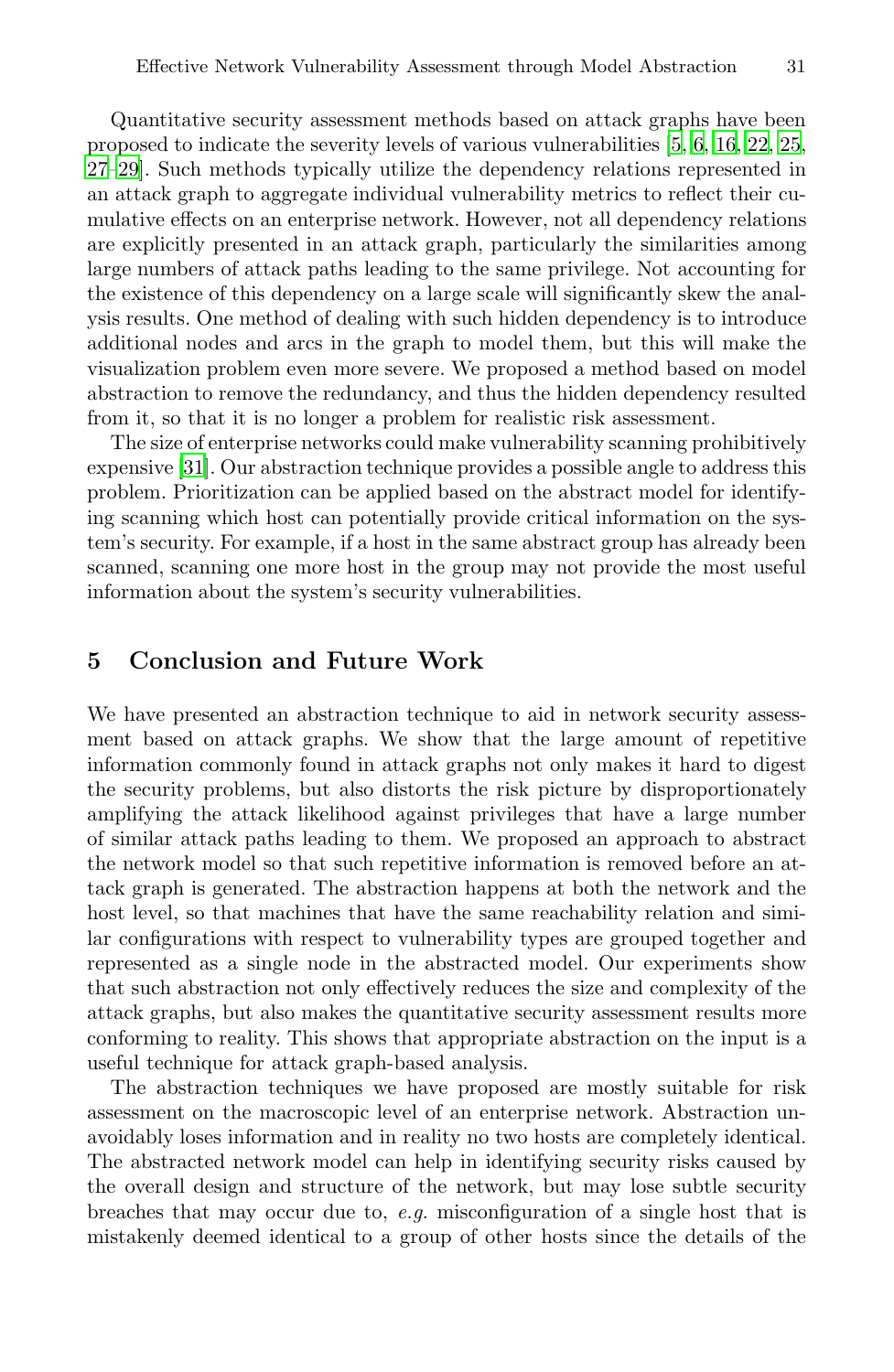differences may have been abstracted away. In general the more homogeneous the system is, the more pronounced the effect of abstraction will be. However, since no two hosts are really completely identical, the process is a balancing act. Being overly detailed about a host's configuration may lead to no possibility of abstraction and result in a huge attack graph where important security problems are buried. On the other hand, overly abstract models may lose the important information for subsequent analysis. More research is needed in identifying the most effective abstraction granularity for attack graph-based analysis.

# **Acknowledgment**

This material is based upon work supported by U.S. National Science Foundation under grant no. 1038366 and 1018703, AFOSR under Award No. FA9550-09-1- 0138, and HP Labs Innovation Research Program. Any opinions, findings and conclusions or recommendations expressed in this material are those of the authors and do not necessarily reflect the views of the National Science Foundation, AFOSR, or Hewlett-Packard Development Company, L.P.

# **References**

- <span id="page-15-0"></span>1. Ammann, P., Wijesekera, D., Kaushik, S.: Scalable, graph-based network vulnerability analysis. In: Proceedings of 9th ACM Conference on Computer and Communications Security, Washington, DC (November 2002)
- 2. Dacier, M., Deswarte, Y., Kaâniche, M.: Models and tools for quantitative assessment of operational security. In: IFIP SEC (1996)
- <span id="page-15-1"></span>3. Dawkins, J., Hale, J.: A systematic approach to multi-stage network attack analysis. In: Proceedings of Second IEEE International Information Assurance Workshop, pp. 48–56 (April 2004)
- <span id="page-15-4"></span>4. Dewri, R., Poolsappasit, N., Ray, I., Whitley, D.: Optimal security hardening using multi-objective optimization on attack tree models of networks. In: 14th ACM Conference on Computer and Communications Security, CCS (2007)
- 5. Frigault, M., Wang, L., Singhal, A., Jajodia, S.: Measuring network security using dynamic Bayesian network. In: Proceedings of the 4th ACM Workshop on Quality of Protection (2008)
- <span id="page-15-3"></span>6. Homer, J., Ou, X., Schmidt, D.: A sound and practical approach to quantifying security risk in enterprise networks. Technical report, Kansas State University (2009)
- 7. Homer, J., Varikuti, A., Ou, X., McQueen, M.A.: Improving attack graph visualization through data reduction and attack grouping. In: Goodall, J.R., Conti, G., Ma, K.-L. (eds.) VizSec 2008. LNCS, vol. 5210, pp. 68–79. Springer, Heidelberg (2008)
- <span id="page-15-2"></span>8. Ingols, K., Lippmann, R., Piwowarski, K.: Practical attack graph generation for network defense. In: 22nd Annual Computer Security Applications Conference (ACSAC), Miami Beach, Florida (December 2006)
- 9. Jajodia, S., Noel Advanced, S.: cyber attack modeling analysis and visualization. Technical Report AFRL-RI-RS-TR-2010-078, Air Force Research Laboratory (March 2010)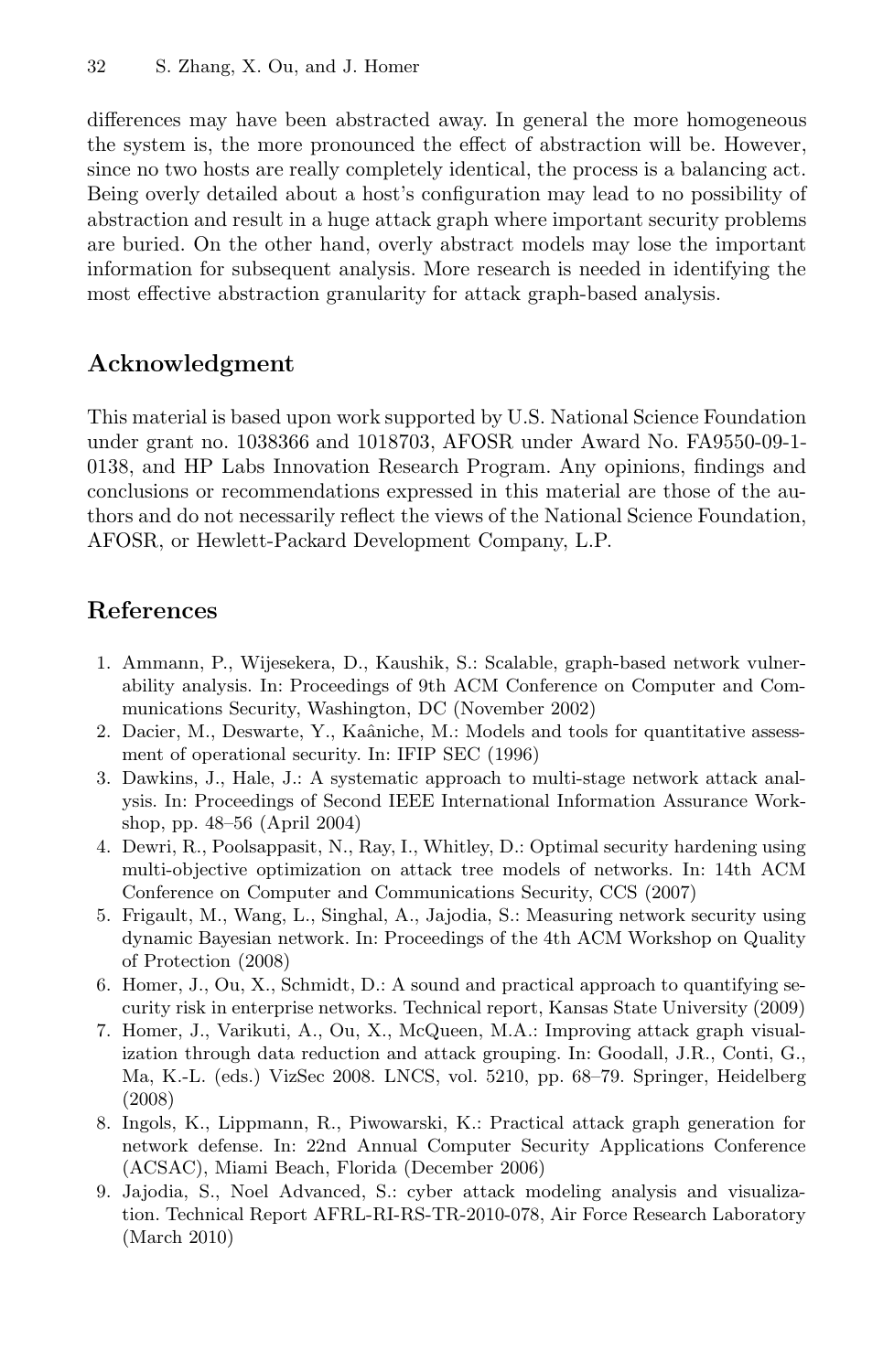- <span id="page-16-0"></span>10. Jajodia, S., Noel, S., O'Berry, B.: Topological analysis of network attack vulnerability. In: Kumar, V., Srivastava, J., Lazarevic, A. (eds.) Managing Cyber Threats: Issues, Approaches and Challenges, Massive Computing, vol. 5, pp. 247– 266. Springer, Heidelberg (2005)
- 11. Li, W., Vaughn, R.B., Dandass, Y.S.: An approach to model network exploitations using exploitation graphs. SIMULATION 82(8), 523–541 (2006)
- 12. Lippmann, R.P., Ingols, K.W.: An annotated review of past papers on attack graphs. Technical report, MIT Lincoln Laboratory (March 2005)
- <span id="page-16-1"></span>13. Lippmann, R.P., Ingols, K.W., Scott, C., Piwowarski, K., Kratkiewicz, K., Artz, M., Cunningham, R.: Evaluating and strengthening enterprise network security using attack graphs. Technical Report ESC-TR-2005-064, MIT Lincoln Laboratory (October 2005)
- <span id="page-16-5"></span>14. Mell, P., Scarfone, K., Romanosky, S.: A Complete Guide to the Common Vulnerability Scoring System Version 2.0. In: Forum of Incident Response and Security Teams (FIRST) (June 2007)
- 15. Noel, S., Jajodia, S.: Managing attack graph complexity through visual hierarchical aggregation. In: VizSEC/DMSEC 2004: Proceedings of the 2004 ACM Workshop on Visualization and Data Mining for Computer Security, pp. 109–118. ACM Press, New York (2004)
- 16. Noel, S., Jajodia, S., Wang, L., Singhal, A.: Measuring security risk of networks using attack graphs. International Journal of Next-Generation Computing 1(1) (July 2010)
- <span id="page-16-2"></span>17. Ortalo, R., Deswarte, Y., Kaˆaniche Experimenting, M.: with quantitative evaluation tools for monitoring operational security. IEEE Transactions on Software Engineering 25(5) (1999)
- <span id="page-16-3"></span>18. Ou, X., Boyer, W.F., McQueen, M.A.: A scalable approach to attack graph generation. In: 13th ACM Conference on Computer and Communications Security (CCS), pp. 336–345 (2006)
- <span id="page-16-4"></span>19. Ou, X., Govindavajhala, S., Appel, A.W.: MulVAL: A logic-based network security analyzer. In: 14th USENIX Security Symposium (2005)
- 20. Phillips, C., Swiler, L.P.: A graph-based system for network-vulnerability analysis. In: NSPW 1998: Proceedings of the 1998 Workshop on New Security Paradigms, pp. 71–79. ACM Press, New York (1998)
- <span id="page-16-6"></span>21. Saha, D.: Extending logical attack graphs for efficient vulnerability analysis. In: Proceedings of the 15th ACM Conference on Computer and Communications Security, CCS (2008)
- 22. Sawilla, R.E., Ou, X.: Identifying critical attack assets in dependency attack graphs. In: Jajodia, S., Lopez, J. (eds.) ESORICS 2008. LNCS, vol. 5283, pp. 18–34. Springer, Heidelberg (2008)
- <span id="page-16-7"></span>23. Sheyner, O., Haines, J., Jha, S., Lippmann, R., Wing, J.M.: Automated generation and analysis of attack graphs. In: Proceedings of the 2002 IEEE Symposium on Security and Privacy, pp. 254–265 (2002)
- <span id="page-16-8"></span>24. Swiler, L.P., Phillips, C., Ellis, D., Chakerian, S.: Computer-attack graph generation tool. In: DARPA Information Survivability Conference and Exposition (DISCEX II 2001), vol. 2 (June 2001)
- 25. Ekstedt, M., Sommestad, T., Johnson, P.: A probabilistic relational model for security risk analysis. Computer & Security 29, 659–679 (2010)
- <span id="page-16-9"></span>26. Tidwell, T., Larson, R., Fitch, K., Hale, J.: Modeling Internet attacks. In: Proceedings of the 2001 IEEE Workshop on Information Assurance and Security, West Point, NY (June 2001)